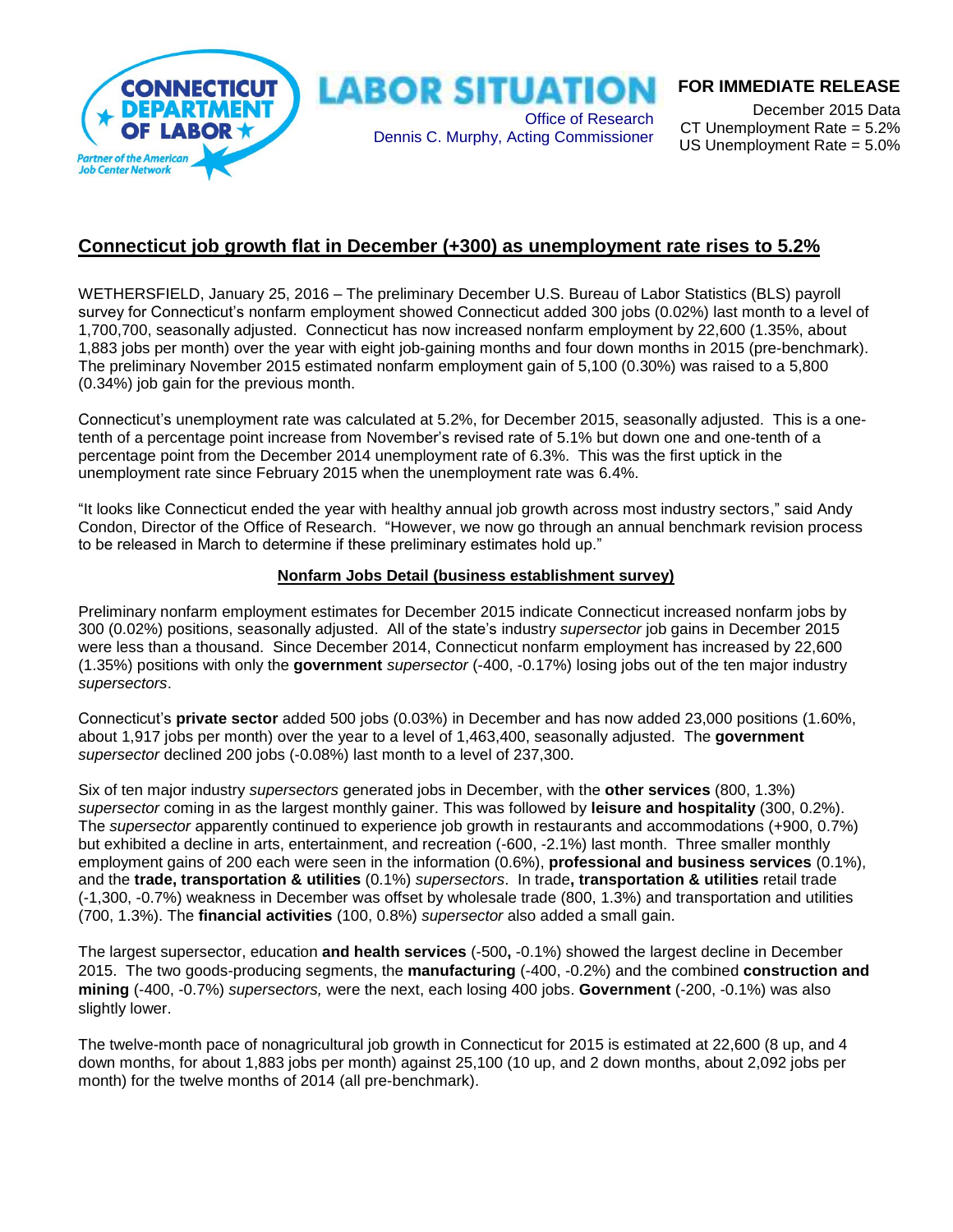**Recession recovery:** Connecticut has now recovered 106,700 positions, or 89.7% of the 119,000 seasonally adjusted total nonfarm jobs that were lost in the state during the March 2008 - February 2010 employment recession (pre-benchmark). The state needs to reach the 1,713,000 job level to enter a clear nonfarm employment expansionary phase. This will require an additional 12,300 nonfarm jobs. Connecticut's nonfarm jobs recovery is now 70 months old and is averaging about 1,524 jobs per month since February 2010. There have been 48 monthly job gains (68.6%), 21 monthly job losses, and one unchanged month (November 2010) during this period.

The state's **private sector** has recovered employment at a faster pace and has now recouped 114,600 (102.7%) of the 111,600 private sector positions that were lost in the same employment downturn. Connecticut's private sector nonfarm employment is now anticipated to have fully recovered all the jobs lost in the Great Recession and is in an expansionary phase (before pending benchmark revisions). The state's **government** *supersector*, which includes Indian casino employment on federally-recognized reservations, has continued to lose employment (-7,900 net) even after the overall statewide employment recovery began in February 2010.

**Labor Market Areas (LMAs)**: The December 2015 regional preliminary nonfarm job numbers indicate that three of Connecticut's Labor Market Areas that are *seasonally adjusted* by the Bureau of Labor Statistics lost jobs last month while just the *New Haven LMA* (900, 0.3%, 283,500) grew. The *Hartford-West Hartford-East Hartford LMA* (-1,800, -0.3%, 574,300), the *Bridgeport-Stamford-Norwalk LMA* (-500, -0.1%, 416,600), and the *Norwich-New London-Westerly LMA* (-400, -0.3%, 127,500, includes Westerly and Hopkinton, RI, based on commuter patterns) all shed jobs. The *Bridgeport-Stamford-Norwalk LMA* (6,600, 1.6%) now leads all major labor markets in 2015 job growth in annual percentage terms. *Note: The six major Connecticut LMAs are estimated independently from the statewide data by the BLS and cover more than 90% of the nonfarm employment in the state. Thus estimates will not fully sum to the statewide total.* 

**Hours and Earnings:** The **private sector** workweek, not seasonally adjusted, averaged 33.6 hours in December 2015, down two-tenths of an hour from the same month a year ago (33.8 hours, -0.6%). Average hourly earnings at \$29.64, not seasonally adjusted, were up \$1.17, or 4.1%, from the December 2014 hourly earnings estimate. The resultant average **private sector** weekly pay was calculated at \$995.90, up \$36.46, or 3.8% higher than a year ago. The 12-month percent change in the Consumer Price Index for All Urban Consumers (CPI-U, U.S. City Average, not seasonally adjusted) in December 2015 was 0.7%. Information for the manufacturing production workweek and earnings can be found in the table section of this release under the "Hours and Earnings" data category. *Current all-employee private sector hours and earnings estimates can be volatile due to fluctuating sample responses.*

#### **Labor Force Data (residential household survey)**

Connecticut's December 2015 unemployment rate was estimated at **5.2%**, seasonally adjusted. This is up onetenth of a percentage point from the revised November 2015 unemployment rate (5.1%), but down one and onetenth of a percentage point from the December 2014 unemployment rate of 6.3%. This was the first rise in the state's unemployment rate since February 2015. The civilian labor force – the available labor supply in the state, did rise slightly last month (533) for the first time in six months. Connecticut's unemployment rate had hit a recovery low point in the prior two months at 5.1%. The US unemployment rate was unchanged at 5.0% for December, and down six-tenths of a percentage point from a year ago.

**Unemployment:** Based on the Local Area Unemployment Statistics model (LAUS - a statistical model using CPS – the Current Population Survey residential survey data), the number of Connecticut unemployed residents, seasonally adjusted, increased by 2,635 (2.7%) over the month to 99,049 in December 2015. This was the first rise in the number of the state's unemployed residents since March 2015. The drop in the number of the state's unemployed residents since December 2014 (-20,812, -17.4%), however, is still considered statistically significant as is the decline in the state's unemployment rate (-1.1% from 6.3%).

The December 2015 seasonally adjusted average weekly initial unemployment claims for first-time Connecticut filers increased by 249 claimants (7.1%) to 3,777, but were down by 704 claims (-15.7%) from the December 2014 level of 4,481.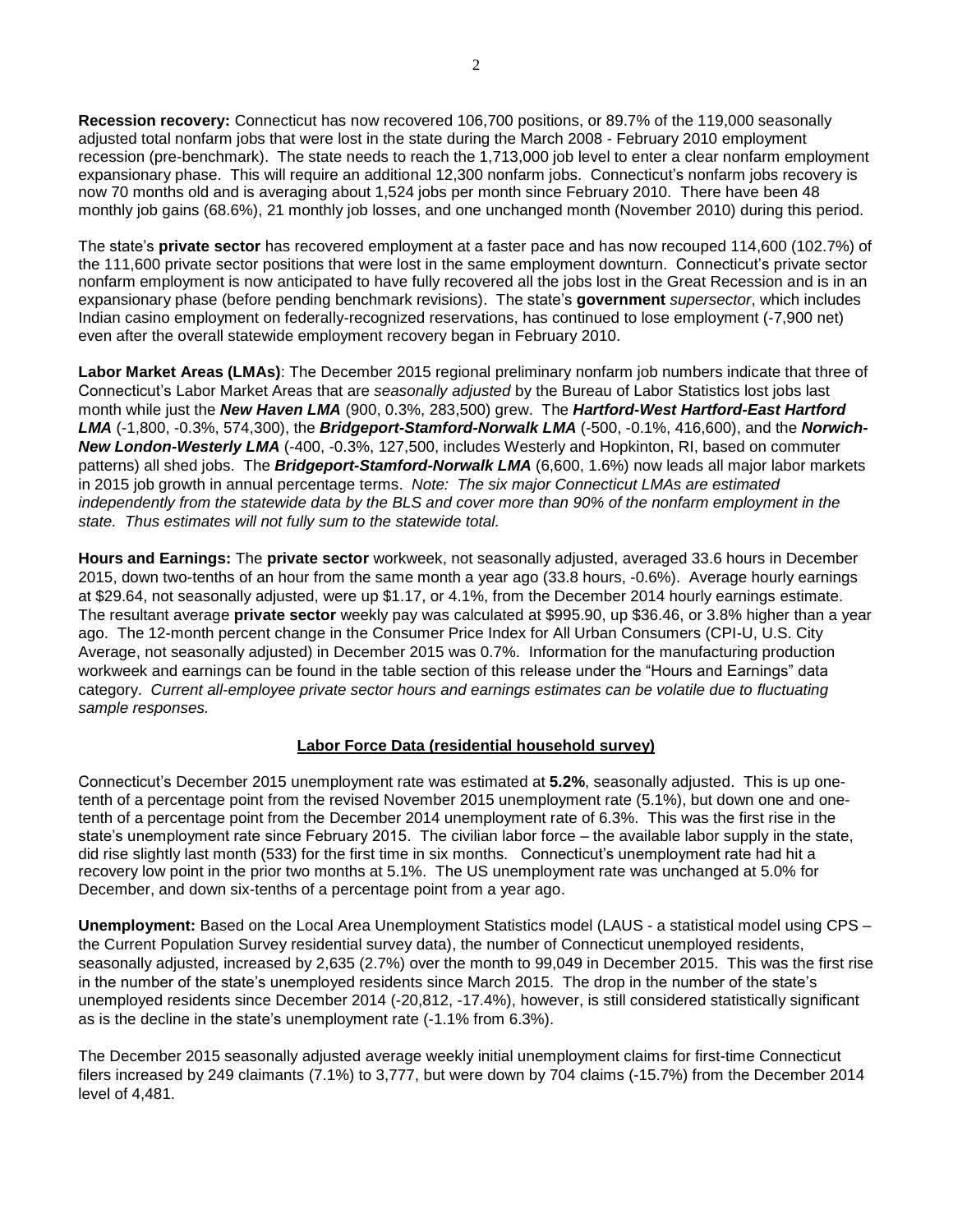*The nonfarm employment estimate, derived from a survey of businesses, is a measure of jobs in the state; the unemployment rate and labor force estimates, are based on a household survey, and measure the work status of people who live in Connecticut. Overall, as the national and state economies recover, volatility in monthly numbers can be expected. Job and employment estimates are best understood in the context of their movement over several months rather than observed changes in a single month's value.*

*Next Connecticut Labor Situation release: Friday, March 11, 2016 (January 2016 data on the new benchmark)*

Contact: Communications Office (860) 263-6535 01-25-16

Labor market information is available on the Internet at [www.ctdol.state.ct.us/lmi](http://www.ctdol.state.ct.us/lmi) 200 Folly Brook Boulevard, Wethersfield, CT 06109-1114 **-** [www.ct.gov/dol](http://www.ct.gov/dol) *An Equal Opportunity/Affirmative Action Employer*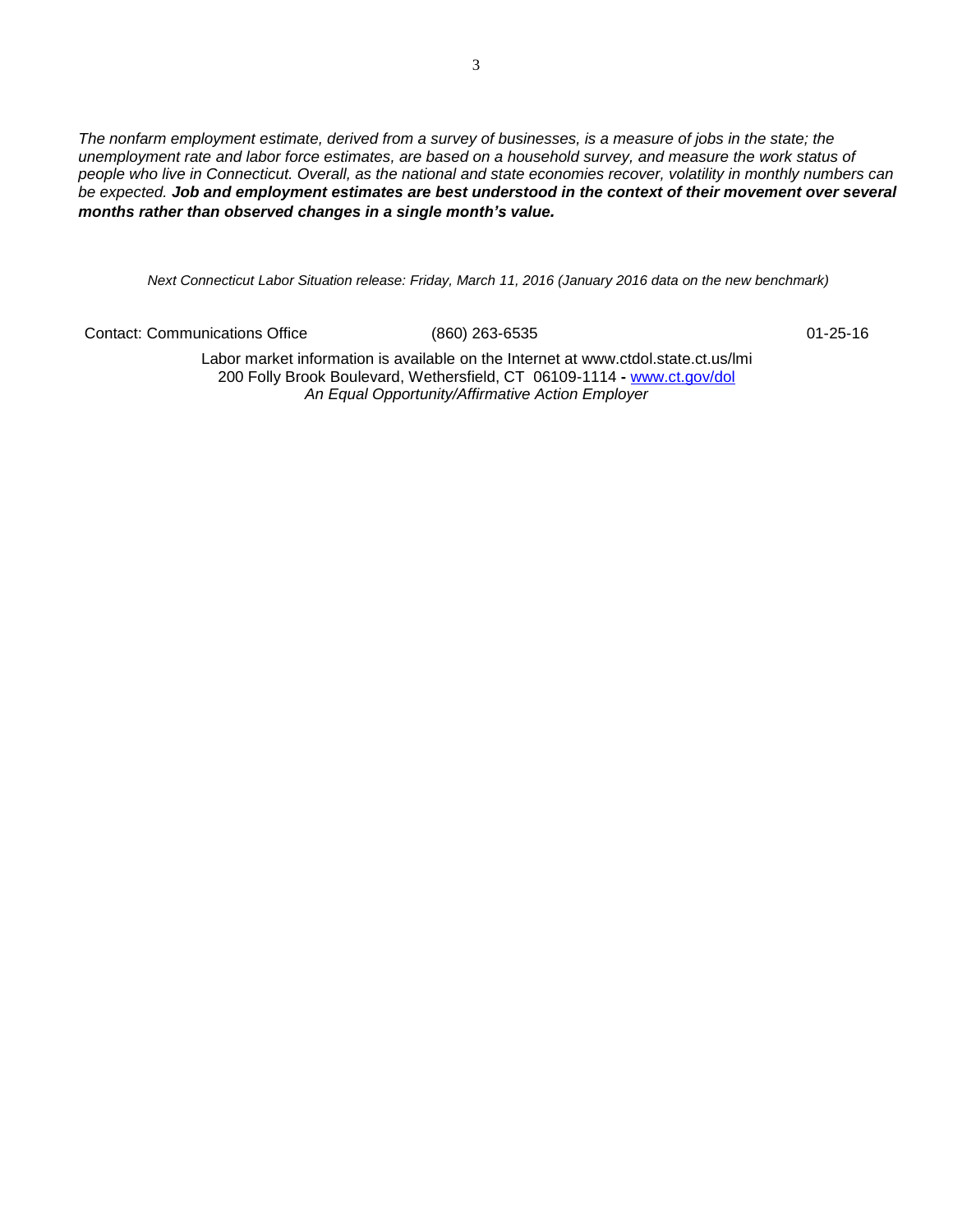## *NONFARM EMPLOYMENT* **Jobs - by Place of Work**

| <b>CONNECTICUT AND THE UNITED STATES - Seasonally Adjusted</b> |                           |                           |                 |                                                             |                         |             |                           |                                 |          |
|----------------------------------------------------------------|---------------------------|---------------------------|-----------------|-------------------------------------------------------------|-------------------------|-------------|---------------------------|---------------------------------|----------|
|                                                                | <b>December</b><br>2015 P | <b>November</b><br>2015 R | October<br>2015 | <b>September</b><br>2015                                    | <b>December</b><br>2014 | Change      | <b>Over Month</b><br>Rate | <b>Over Year</b><br>Change Rate |          |
| <b>CONNECTICUT</b>                                             | 1,700,700                 | 1.700.400                 | 1,694,600       | 1,696,300                                                   | 1,678,100               | 300         | 0.0%                      | 22,600                          | 1.3%     |
| <b>Total Private</b>                                           | 1,463,400                 | 1,462,900                 | 1,457,000       | 1,456,900                                                   | 1,440,400               | 500         | 0.0%                      | 23,000                          | 1.6%     |
| <b>Goods Producing Industries</b>                              |                           |                           |                 |                                                             |                         |             |                           |                                 |          |
| Mining                                                         | 500                       | 600                       | 600             | 600                                                         | 600                     |             | $-100 - 16.7%$            | $-100$                          | $-16.7%$ |
| Construction                                                   | 57,100                    | 57,400                    | 57,100          | 57,300                                                      | 54,900                  | $-300$      | $-0.5%$                   | 2,200                           | 4.0%     |
| Manufacturing                                                  | 161,300                   | 161,700                   | 161,000         | 161,800                                                     | 159,700                 | -400        | $-0.2%$                   | 1,600                           | 1.0%     |
| <b>Durable Goods</b>                                           | 125,300                   | 125,900                   | 125,400         | 126,200                                                     | 124,200                 | $-600$      | $-0.5%$                   | 1,100                           | 0.9%     |
| Nondurable Goods                                               | 36,000                    | 35,800                    | 35,600          | 35,600                                                      | 35,500                  | 200         | 0.6%                      | 500                             | 1.4%     |
| <b>Service Providing Industries</b>                            |                           |                           |                 |                                                             |                         |             |                           |                                 |          |
| <b>Trade, Transportation &amp; Utilities</b>                   | 308,800                   | 308,600                   | 306,900         | 305,900                                                     | 304,100                 | 200         | 0.1%                      | 4,700                           | 1.5%     |
| Wholesale                                                      | 64,200                    | 63,400                    | 63,000          | 62,800                                                      | 62,400                  | 800         | 1.3%                      | 1,800                           | 2.9%     |
| Retail                                                         | 189,700                   | 191,000                   | 190,100         | 189,300                                                     | 188,300                 | $-1,300$    | $-0.7%$                   | 1,400                           | 0.7%     |
| Transp, Warehousing & Utilities                                | 54,900                    | 54,200                    | 53,800          | 53,800                                                      | 53,400                  | 700         | 1.3%                      | 1,500                           | 2.8%     |
| Information                                                    | 32,000                    | 31,800                    | 32,200          | 31,500                                                      | 31,400                  | 200         | 0.6%                      | 600                             | 1.9%     |
| <b>Financial Activities</b>                                    | 130,900                   | 130,800                   | 130,700         | 130,700                                                     | 128,300                 | 100         | 0.1%                      | 2,600                           | 2.0%     |
| Finance & Insurance                                            | 110,900                   | 110,800                   | 110,900         | 110,800                                                     | 108,900                 | 100         | 0.1%                      | 2,000                           | 1.8%     |
| Real Estate, Rental & Leasing                                  | 20,000                    | 20,000                    | 19,800          | 19,900                                                      | 19,400                  | $\mathbf 0$ | 0.0%                      | 600                             | 3.1%     |
| <b>Professional &amp; Business Services</b>                    | 217,200                   | 217,000                   | 216,000         | 216,600                                                     | 214,700                 | 200         | 0.1%                      | 2.500                           | 1.2%     |
| Prof, Scientific & Tech Services                               | 96,000                    | 96,700                    | 95,000          | 95,700                                                      | 96,500                  | $-700$      | $-0.7%$                   | $-500$                          | $-0.5%$  |
| <b>Management of Companies</b>                                 | 29,600                    | 30,000                    | 30,000          | 29,900                                                      | 30,400                  | $-400$      | $-1.3%$                   | $-800$                          | $-2.6%$  |
| Admn & Support & Waste Mgt Serv                                | 91,600                    | 90,300                    | 91,000          | 91,000                                                      | 87,800                  | 1,300       | 1.4%                      | 3,800                           | 4.3%     |
| <b>Educational &amp; Health Services</b>                       | 332,900                   | 333,400                   | 332,700         | 332,000                                                     | 328,700                 | $-500$      | $-0.1%$                   | 4,200                           | 1.3%     |
| <b>Educational Services</b>                                    | 66,000                    | 64,700                    | 64,300          | 63,900                                                      | 63,500                  | 1,300       | 2.0%                      | 2,500                           | 3.9%     |
| <b>Health Care &amp; Social Assistance</b>                     | 266,900                   | 268,700                   | 268,400         | 268,100                                                     | 265,200                 | $-1,800$    | $-0.7%$                   | 1,700                           | 0.6%     |
| Leisure and Hospitality                                        | 159,100                   | 158,800                   | 157,900         | 157,500                                                     | 155,000                 | 300         | 0.2%                      | 4,100                           | 2.6%     |
| Arts, Entertainment & Recreation                               | 28,300                    | 28,900                    | 28,400          | 28,100                                                      | 28,300                  | $-600$      | $-2.1%$                   | 0                               | 0.0%     |
| <b>Accommodation &amp; Food Services</b>                       | 130,800                   | 129,900                   | 129,500         | 129,400                                                     | 126,700                 | 900         | 0.7%                      | 4,100                           | 3.2%     |
| <b>Other Services</b>                                          | 63,600                    | 62,800                    | 61,900          | 63,000                                                      | 63,000                  | 800         | 1.3%                      | 600                             | 1.0%     |
| Government**                                                   | 237,300                   | 237,500                   | 237,600         | 239,400                                                     | 237,700                 | $-200$      | $-0.1%$                   | $-400$                          | $-0.2%$  |
| <b>UNITED STATES</b>                                           |                           |                           |                 | 143,242,000 142,950,000 142,698,000 142,391,000 140,592,000 |                         | 292,000     | 0.2%                      | 2,650,000                       | 1.9%     |

## **LABOR MARKET AREAS (LMA)**

*Labor Market Area employment estimates are made independently of Statewide estimates.*

|                                                                               | <b>December</b> | <b>November</b>    | October                  | <b>September</b> | <b>December</b> |          | <b>Over Month</b> | <b>Over Year</b> |         |
|-------------------------------------------------------------------------------|-----------------|--------------------|--------------------------|------------------|-----------------|----------|-------------------|------------------|---------|
| Seasonally Adjusted data                                                      | 2015 P          | 2015 R             | 2015                     | 2015             | 2014            | Change   | Rate              | Change           | Rate    |
| <b>Bridgeport-Stamford-Norwalk</b>                                            | 417,600         | 418,100            | 415,800                  | 415,800          | 411,000         | $-500$   | $-0.1%$           | 6,600            | 1.6%    |
| <b>Hartford</b>                                                               | 574.300         | 576.100            | 574,500                  | 574,500          | 568,600         | $-1,800$ | $-0.3%$           | 5.700            | 1.0%    |
| <b>New Haven</b>                                                              | 283,500         | 282,600            | 281.000                  | 281,000          | 281,100         | 900      | 0.3%              | 2.400            | 0.9%    |
| <b>Norwich-New London-Westerly</b>                                            | 127,500         | 127,900            | 127,300                  | 127,300          | 128,300         | $-400$   | $-0.3%$           | $-800$           | $-0.6%$ |
| <b>Danbury - Not Seasonally Adjusted</b>                                      | 80,100          | 79,700             | 78,900                   | 78,400           | 80,600          | 400      | 0.5%              | $-500$           | $-0.6%$ |
| <b>Waterbury - Not Seasonally Adjusted</b>                                    | 69,200          | 68,900             | 68.200                   | 68.000           | 69.200          | 300      | 0.4%              | 0                | 0.0%    |
| Not Seasonally Adjusted data (Non-Classified Areas,                           |                 |                    | State estimated not BLS) |                  |                 |          |                   |                  |         |
| <b>Enfield</b>                                                                | 46,100          | 46,100             | 46,000                   | 45,700           | 45,800          | 0        | $0.0\%$           | 300              | 0.7%    |
| <b>Torrington-Northwest</b>                                                   | 34,000          | 33,900             | 34.200                   | 34,600           | 33,900          | 100      | 0.3%              | 100              | 0.3%    |
| <b>Danielson-Northeast</b>                                                    | 27,500          | 27,600             | 27,600                   | 27,300           | 27,600          | $-100$   | $-0.4%$           | $-100$           | $-0.4%$ |
| ** Includes Native American tribal government employment<br>* Less than 0.05% |                 | $P = P$ reliminary |                          | $R =$ Revised    |                 |          |                   |                  |         |

Starting with March, 2011, our monthly statewide and major LMA nonfarm job estimates have been taken over by the US Department of Labor Bureau of Labor Statistics. This is the final phase of transition in this program, which began in 2008. As a result of changes in the estimation procedures, you are likely to see more variability in month-to-month estimates of job counts. Caution should be used in interpreting any single month's estimate. The data are *best interpreted to identify trends and cycles over several months and quarters. If you have any questions about these changes, please email us at: dol.lmi@ct.gov. Danbury and Waterbury LMA's are now not seasonally adjusted .*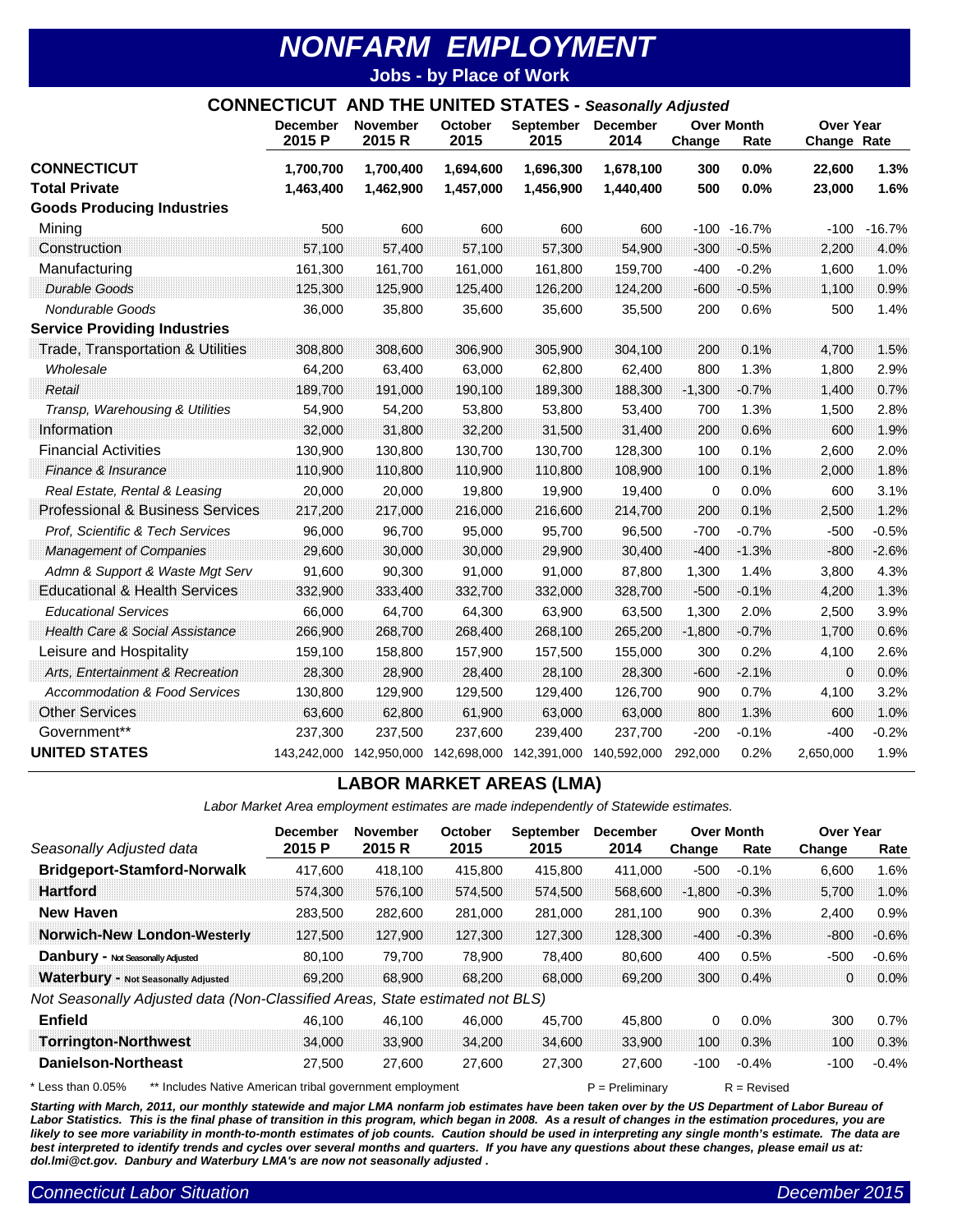# *UNEMPLOYMENT*

**Persons Unemployed - by Place of Residence**

## **CONNECTICUT AND THE UNITED STATES -** *Seasonally Adjusted*



**U.S. AND CONNECTICUT UNEMPLOYMENT RATES -** *Seasonally Adjusted*  **2013 - 2015**



#### **LABOR MARKET AREAS -** *Not Seasonally Adjusted*

|                            | December 2015 P |      |               | December 2014 R |               | Change        | November 2015 R |      |  |
|----------------------------|-----------------|------|---------------|-----------------|---------------|---------------|-----------------|------|--|
|                            | <b>Number</b>   | Rate | <b>Number</b> | Rate            | <b>Number</b> | <b>Points</b> | <b>Number</b>   | Rate |  |
| <b>Bridgeport-Stamford</b> | 22,200          | 4.8  | 24,900        | 5.4             | $-2,700$      | $-0.6$        | 21,600          | 4.7  |  |
| <b>Danbury</b>             | 4,300           | 4.0  | 4,600         | 4.3             | $-300$        | $-0.3$        | 4,000           | 3.8  |  |
| Danielson-Northeast*       | 2,300           | 5.4  | 2,700         | 6.3             | $-400$        | $-0.9$        | 2,200           | 5.2  |  |
| <b>Worcester NECTA</b>     | 2,300           | 5.5  | 2,600         | 6.4             | -300          | $-0.9$        | 2,200           | 5.2  |  |
| <b>Hampton</b>             | 100             | 3.9  | 100           | 4.7             | $\bf{0}$      | $-0.8$        | 100             | 3.8  |  |
| <b>Enfield</b>             | 2,300           | 4.7  | 2,600         | 5.4             | -300          | $-0.7$        | 2,200           | 4.4  |  |
| <b>Hartford</b>            | 30,700          | 5.0  | 34,900        | 5.7             | $-4.200$      | $-0.7$        | 29,600          | 4.8  |  |
| <b>New Haven</b>           | 15,900          | 4.9  | 18,100        | 5.6             | $-2,200$      | $-0.7$        | 15,800          | 4.9  |  |
| <b>Norwich-New London</b>  | 7,500           | 5.4  | 8,800         | 6.2             | $-1.300$      | $-0.8$        | 7,300           | 5.2  |  |
| Torrington-Northwest**     | 2,200           | 4.7  | 2,500         | 5.3             | -300          | $-0.6$        | 2,000           | 4.3  |  |
| <b>Torrington NECTA</b>    | 1,500           | 5.5  | 1,700         | 6 <sub>2</sub>  | $-200$        | $-0.7$        | 1,400           | 5.2  |  |
| Litchfield                 | 800             | 3.7  | 900           | 4.3             | $-100$        | -0.6          | 700             | 3.2  |  |
| <b>Waterbury</b>           | 6,800           | 6.1  | 7.900         | 7.0             | $-1,100$      | $-0.9$        | 6,700           | 6.0  |  |
| <b>CONNECTICUT</b>         | 93,300          | 5.0  | 105,900       | 5.6             | $-12,600$     | $-0.6$        | 90,500          | 4.8  |  |
| <b>UNITED STATES</b>       | 7,542,000       | 4.8  | 8,331,000     | 5.4             | $-789,000$    | -0.6          | 7,573,000       | 4.8  |  |

 $P = Preliminary$   $R = Revised$ 

*Labor force data included in this publication are developed in cooperation with the U.S. Department of Labor, Bureau of Labor Statistics.* \* Worcester NECTA, CT part and Hampton LMA are combined \*\* Torrington Micropolitan NECTA and Litchfield LMA are combined

**Connecticut Labor Situation According to the Connecticut Labor 2015**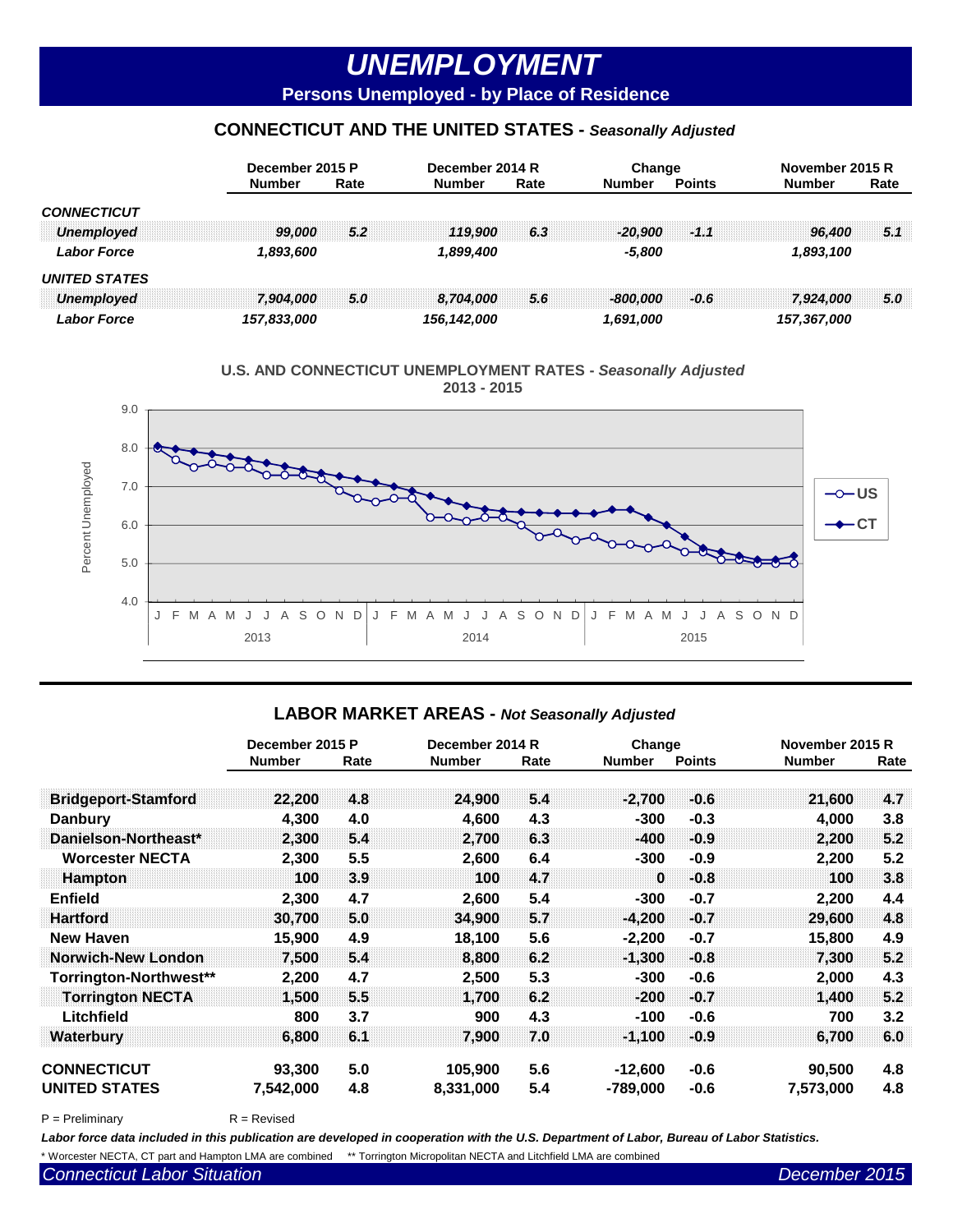# *UNEMPLOYMENT RATES*  **Not Seasonally Adjusted**

**LABOR MARKET AREAS**



# *HOURS AND EARNINGS*

#### **CONNECTICUT Statewide -** *Not Seasonally Adjusted*

|                                                                                                                       | <b>Average Weekly Earnings</b> |              |                    | <b>Average Weekly Hours</b> |      |      |                                            | <b>Average Hourly Earnings</b> |                |                 |                           |                |
|-----------------------------------------------------------------------------------------------------------------------|--------------------------------|--------------|--------------------|-----------------------------|------|------|--------------------------------------------|--------------------------------|----------------|-----------------|---------------------------|----------------|
|                                                                                                                       | Dec.<br>2015 P                 | Dec.<br>2014 | Change<br>over Yr. | Nov.<br>2015 R              | Dec. |      | Dec. Change<br>2015 P 2014 over Yr. 2015 R | Nov.                           | Dec.<br>2015 P | Dec.<br>2014    | Change<br>over Yr. 2015 R | Nov.           |
| <b>Private Industry</b><br><b>All Employees</b>                                                                       | \$995.90                       | \$959.44     | \$36.46            | \$1,008.93                  | 33.6 | 33.8 | $-0.2$                                     | 33.8                           |                | \$29.64 \$28.47 | \$1.17                    | \$29.85        |
| Manufacturing*<br><b>Production Workers</b>                                                                           | \$1.148.87                     | \$981.60     | \$167.27           | \$1.123.23                  | 42.3 | 40.9 | 1.4                                        | 42.1                           |                | \$27.16 \$24.00 |                           | \$3.16 \$26.68 |
| * Production worker data have been impacted by the loss of a large, high-paying manufacturer from the monthly sample. |                                |              |                    |                             |      |      |                                            |                                |                |                 |                           |                |

 $P =$  Preliminary  $R =$  Revised

**Hours and earnings are also developed for the state's major industry sectors and Labor Market Areas. They can be found on our website at:** *www.ctdol.state.ct.us/lmi* **.**